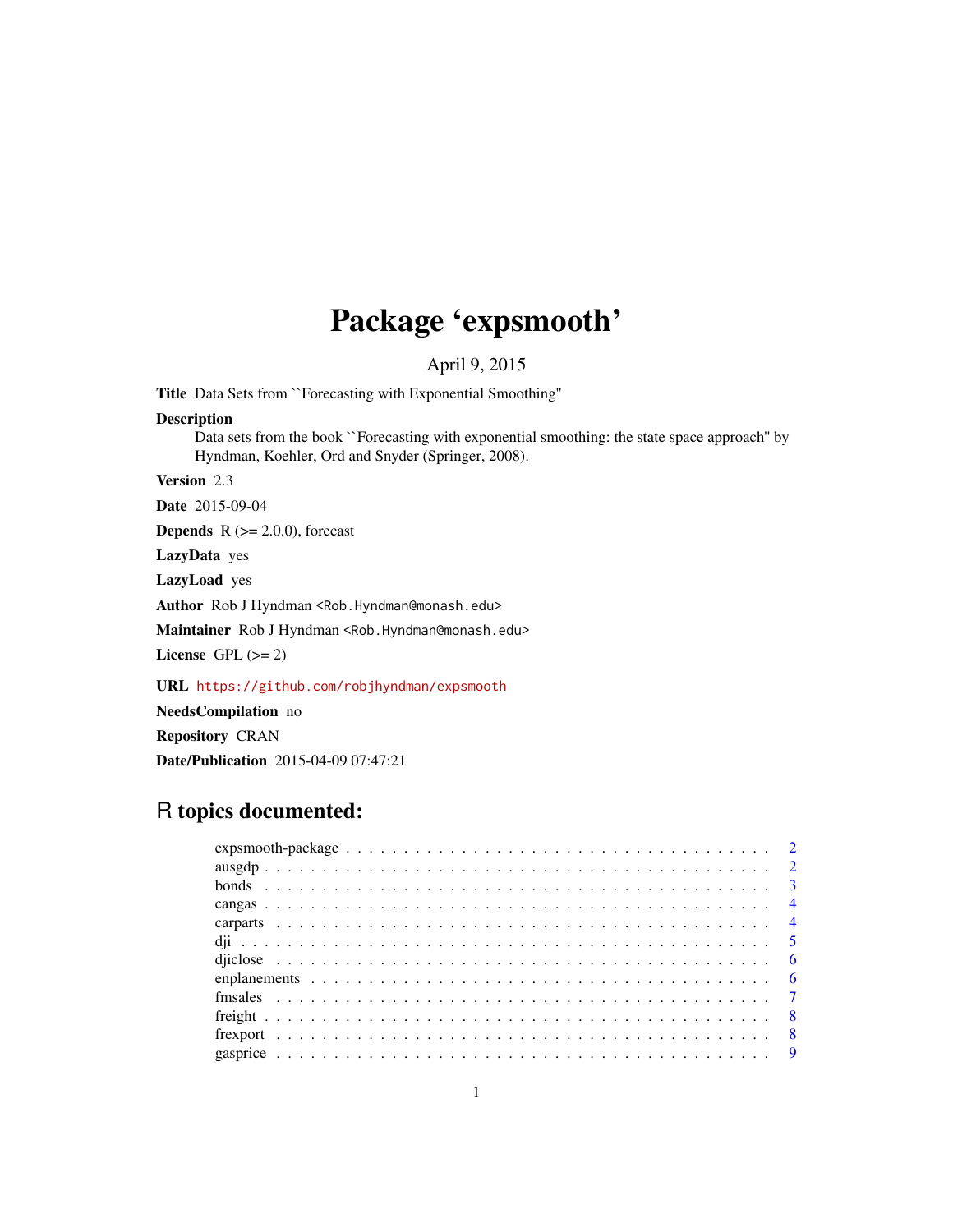#### <span id="page-1-0"></span> $2\,$  ausgdp  $\,$  ausgdp  $\,$  ausgdp  $\,$  ausgdp  $\,$  ausgdp  $\,$  ausgdp  $\,$  ausgdp  $\,$  ausgdp  $\,$  ausgdp  $\,$  ausgdp  $\,$  ausgdp  $\,$  ausgdp  $\,$  ausgdp  $\,$  ausgdp  $\,$  ausgdp  $\,$  ausgdp  $\,$  ausgdp  $\,$  ausgdp  $\,$

| Index |  |  |  |  |  |  |  |  |  |  |  |  |  |  |  |  |  |  |  |  |  | 19 |  |
|-------|--|--|--|--|--|--|--|--|--|--|--|--|--|--|--|--|--|--|--|--|--|----|--|

expsmooth-package *Data sets for "Forecasting with exponential smoothing"*

## Description

Data sets from the book "Forecasting with exponential smoothing: the state space approach" by Hyndman, Koehler, Ord and Snyder (Springer, 2008).

#### Author(s)

Rob J Hyndman. <Rob.Hyndman@buseco.monash.edu.au>

## References

Hyndman, R.J., Koehler, A.B., Ord, J.K., and Snyder, R.D., (2008) *Forecasting with exponential smoothing: the state space approach*, Springer. <www.exponentialsmoothing.net>.

ausgdp *Quarterly Australian GDP*

## Description

Quarterly Australian GDP per capita, 1971:1 - 1998:1

## Usage

data(ausgdp)

## Format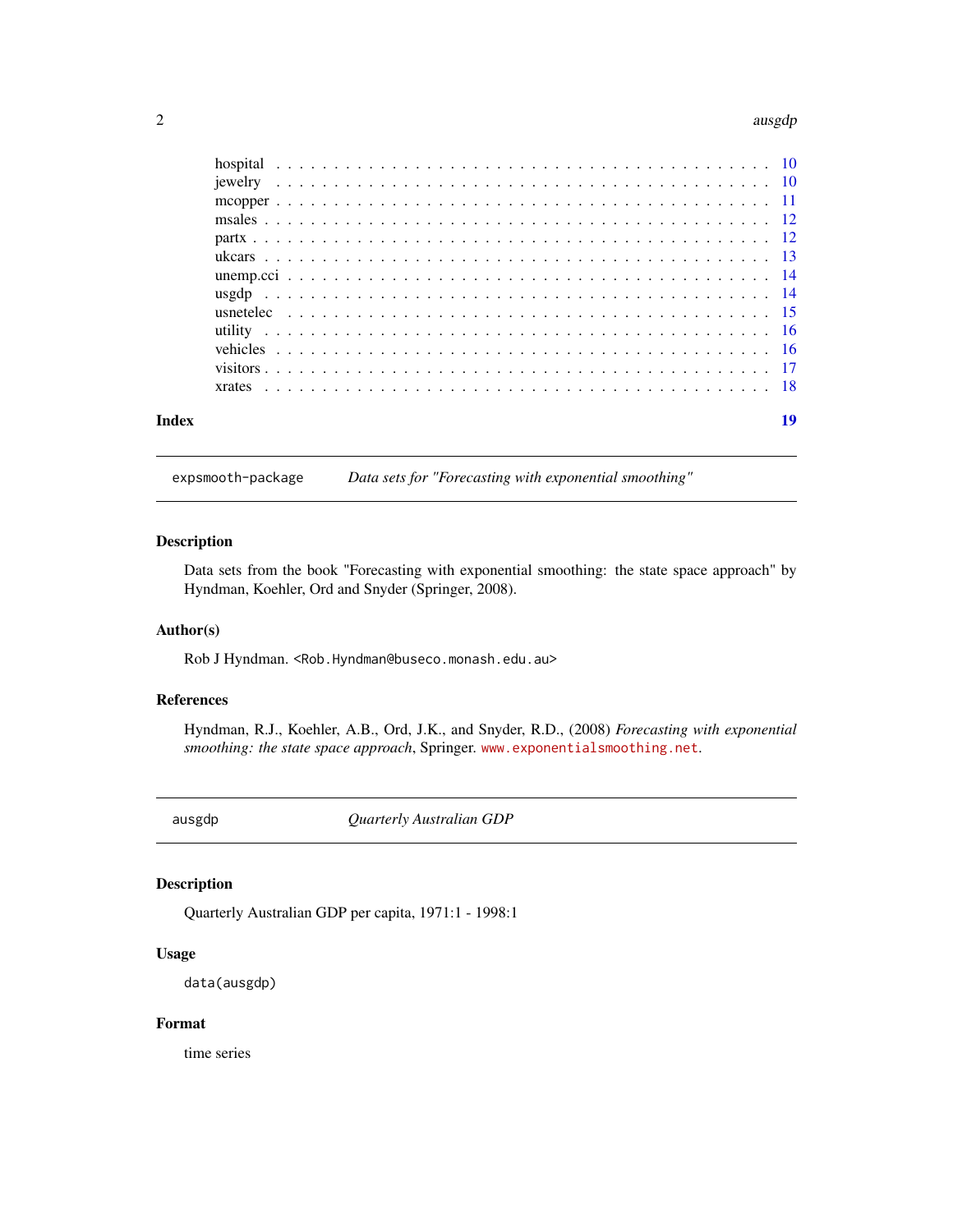#### <span id="page-2-0"></span>bonds 3

## Source

Hyndman, R.J., Koehler, A.B., Ord, J.K., and Snyder, R.D., (2008) *Forecasting with exponential smoothing: the state space approach*, Springer.

#### References

<http://www.exponentialsmoothing.net>

## Examples

plot(ausgdp,main="Australian GDP per capita",ylab="dollars",xlab="Year")

bonds *Monthly US government bond yields*

## Description

Monthly US government 10-year bond yields (percent pa) from Jan 1994 to May 2004

## Usage

data(bonds)

## Format

time series

## Source

Hyndman, R.J., Koehler, A.B., Ord, J.K., and Snyder, R.D., (2008) *Forecasting with exponential smoothing: the state space approach*, Springer.

## References

<http://www.exponentialsmoothing.net>

### Examples

plot(bonds,main="US 10-year bonds yield",ylab="Percentage per annum",xlab="Year")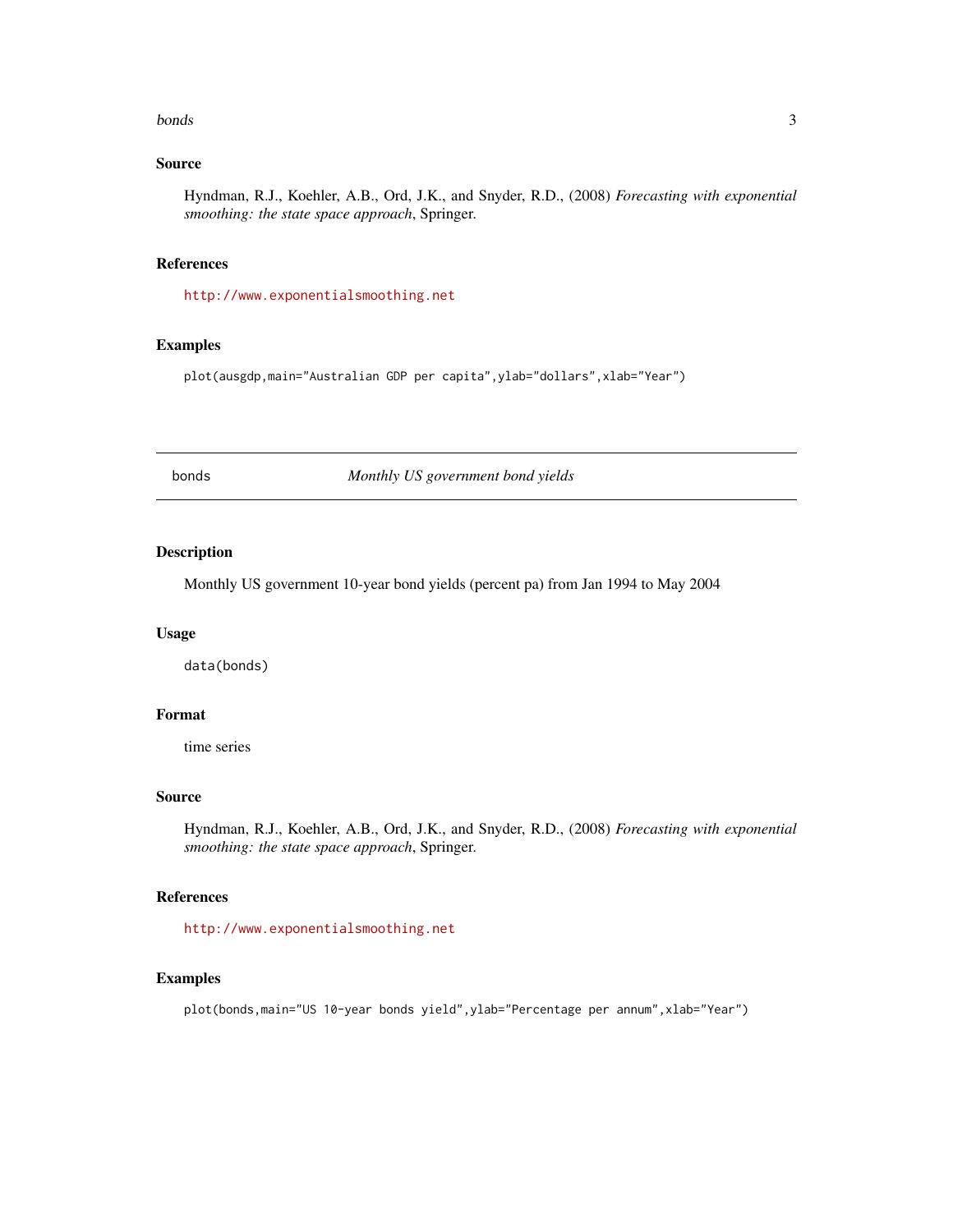<span id="page-3-0"></span>

Monthly Canadian gas production, billions of cubic metres, January 1960 - February 2005

## Usage

data(cangas)

## Format

time series

## Source

Hyndman, R.J., Koehler, A.B., Ord, J.K., and Snyder, R.D., (2008) *Forecasting with exponential smoothing: the state space approach*, Springer.

## References

<http://www.exponentialsmoothing.net>

## Examples

plot(cangas,main="Monthly Canadian gas production",ylab="billion cubic metres",xlab="Year")

carparts *Monthly sales car parts*

#### Description

Monthly sales car parts. 2674 series. Jan 1998 - Mar 2002.

#### Usage

```
data(carparts)
```
## Format

multiple time series

#### Source

Hyndman, R.J., Koehler, A.B., Ord, J.K., and Snyder, R.D., (2008) *Forecasting with exponential smoothing: the state space approach*, Springer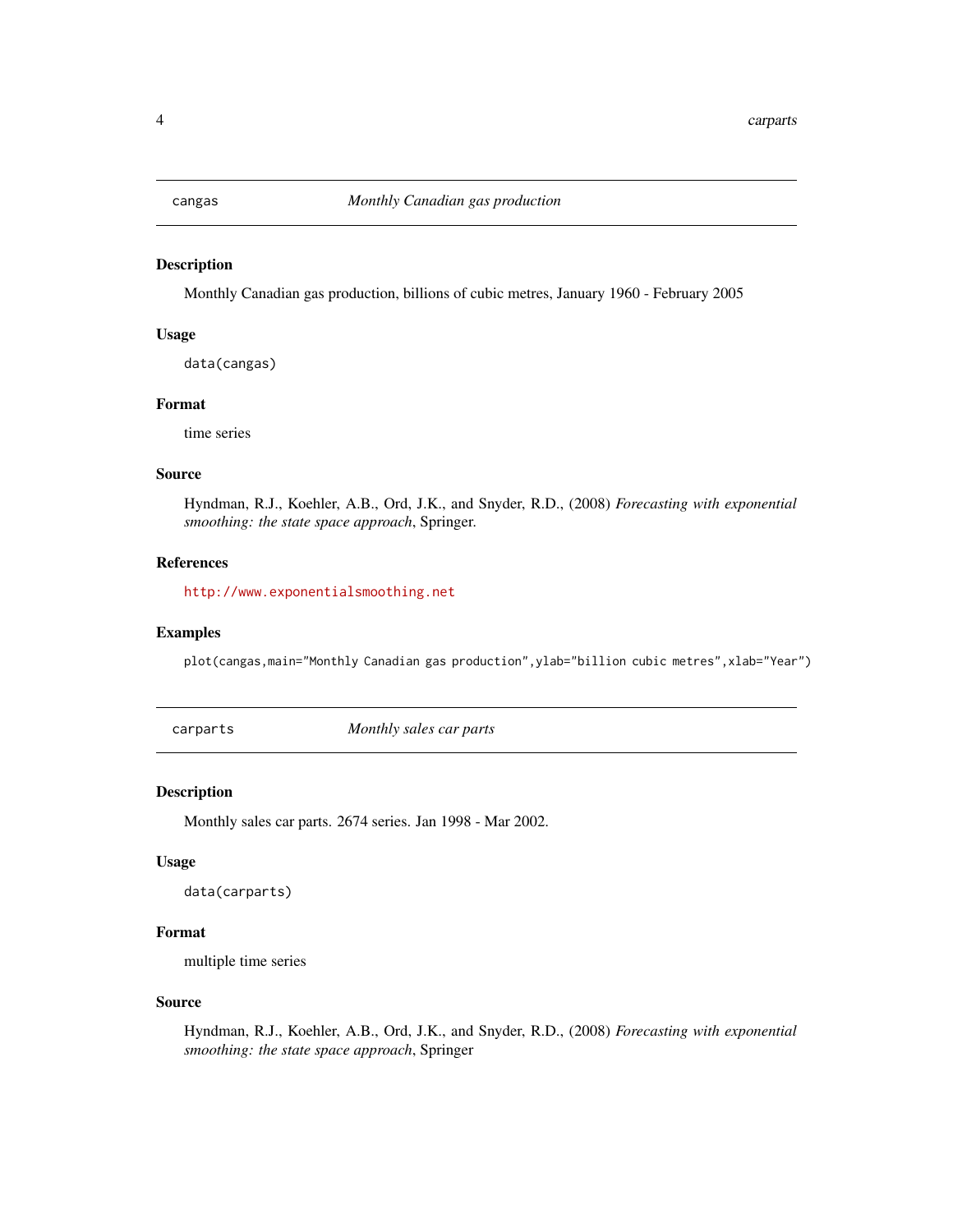#### <span id="page-4-0"></span>dji **5**

## References

<http://www.exponentialsmoothing.net>

#### Examples

plot(carparts[,2001:2010],main="Monthly car part sales",xlab="Year")

dji *Monthly Dow Jones Index*

## Description

Monthly Dow Jones Index: Open, High, Low, Close. Jan 1990 - Mar 2007

## Usage

data(dji)

## Format

multiple time series

#### Source

Hyndman, R.J., Koehler, A.B., Ord, J.K., and Snyder, R.D., (2008) *Forecasting with exponential smoothing: the state space approach*, Springer.

## References

<http://www.exponentialsmoothing.net>

## Examples

```
plot(dji,plot.type="single",main="Dow Jones Index",xlab="Year",ylab="",col=1:4)
legend("bottomright",legend=colnames(dji),col=1:4,lty=1)
```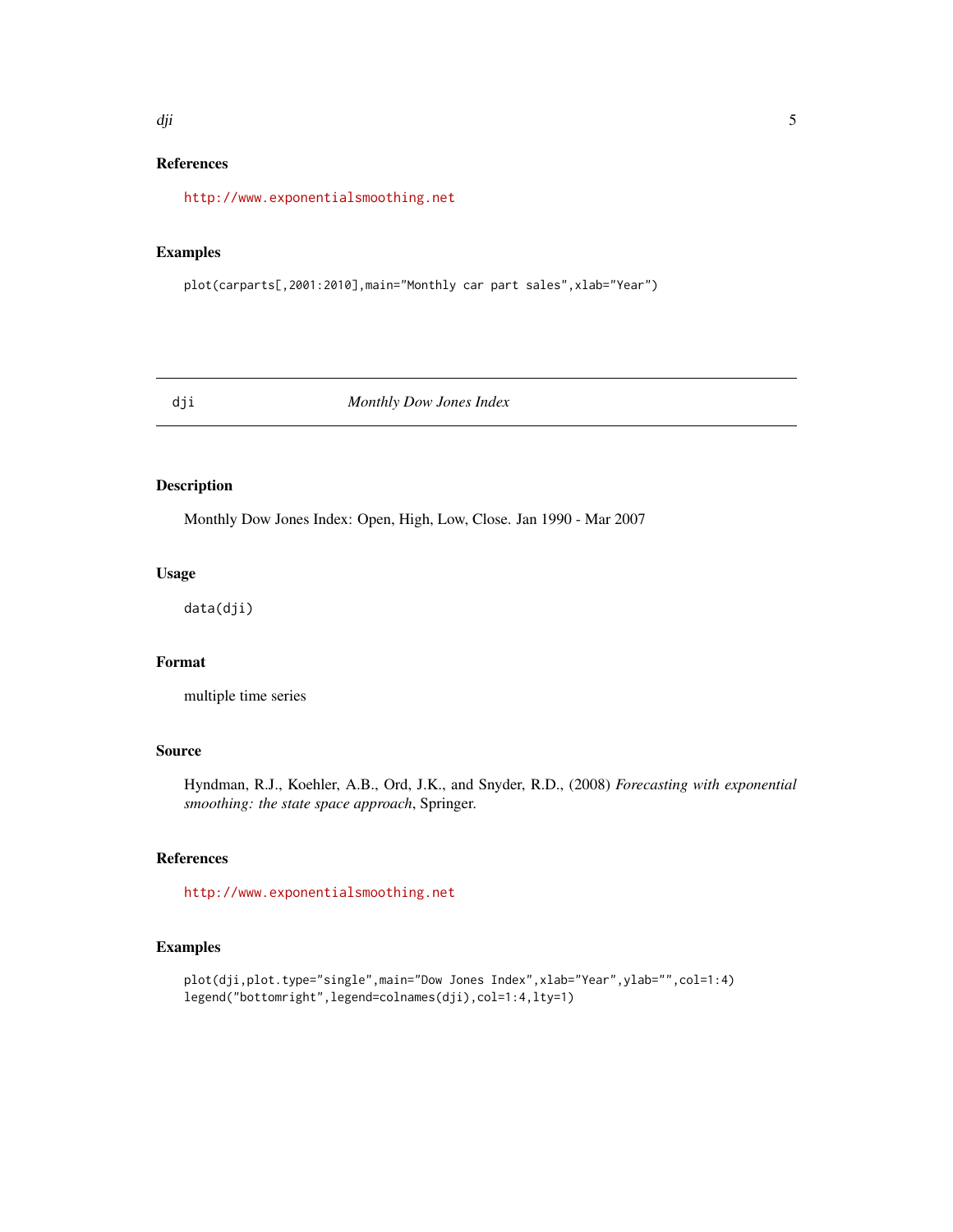<span id="page-5-0"></span>

Closing values of the Dow Jones Index on the first day of each month, October 1928 - Dec 2007. Two columns: close and pcreturn.

#### Usage

data(djiclose)

#### Format

multiple time series

#### Source

Hyndman, R.J., Koehler, A.B., Ord, J.K., and Snyder, R.D., (2008) *Forecasting with exponential smoothing: the state space approach*, Springer.

## References

<http://www.exponentialsmoothing.net>

## Examples

plot(djiclose,main="Dow Jones Index",xlab="Year")

enplanements *Monthly US domestic enplanements*

## Description

"Domestic Revenue Enplanements (millions): 1996-2000. SOURCE: Department of Transportation, Bureau of Transportation Statistics, Air Carrier Traffic Statistic Monthly.

## Usage

data(enplanements)

#### Format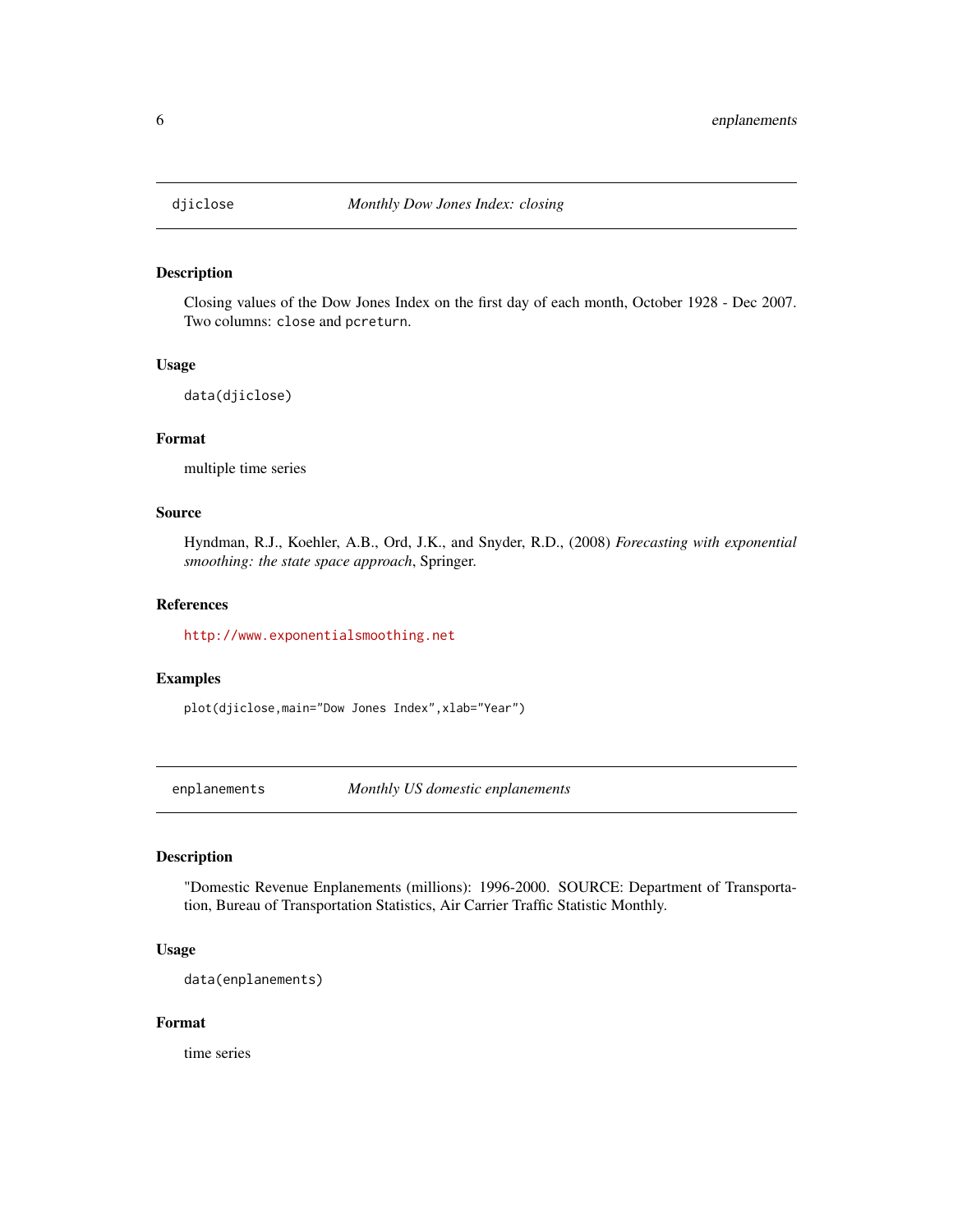#### <span id="page-6-0"></span>fmsales 7

## Source

Hyndman, R.J., Koehler, A.B., Ord, J.K., and Snyder, R.D., (2008) *Forecasting with exponential smoothing: the state space approach*, Springer

#### References

<http://www.exponentialsmoothing.net>

## Examples

plot(enplanements,main="US domestic enplanements",ylab="millions",xlab="Year")

fmsales *Weekly FM sales*

## Description

Sales of a product for 62 weeks starting in early 2003.

## Usage

data(fmsales)

## Format

time series

## Source

Hyndman, R.J., Koehler, A.B., Ord, J.K., and Snyder, R.D., (2008) *Forecasting with exponential smoothing: the state space approach*, Springer.

## References

<http://www.exponentialsmoothing.net>

### Examples

plot(fmsales,ylab="FM sales (thousands)",xlab="Week")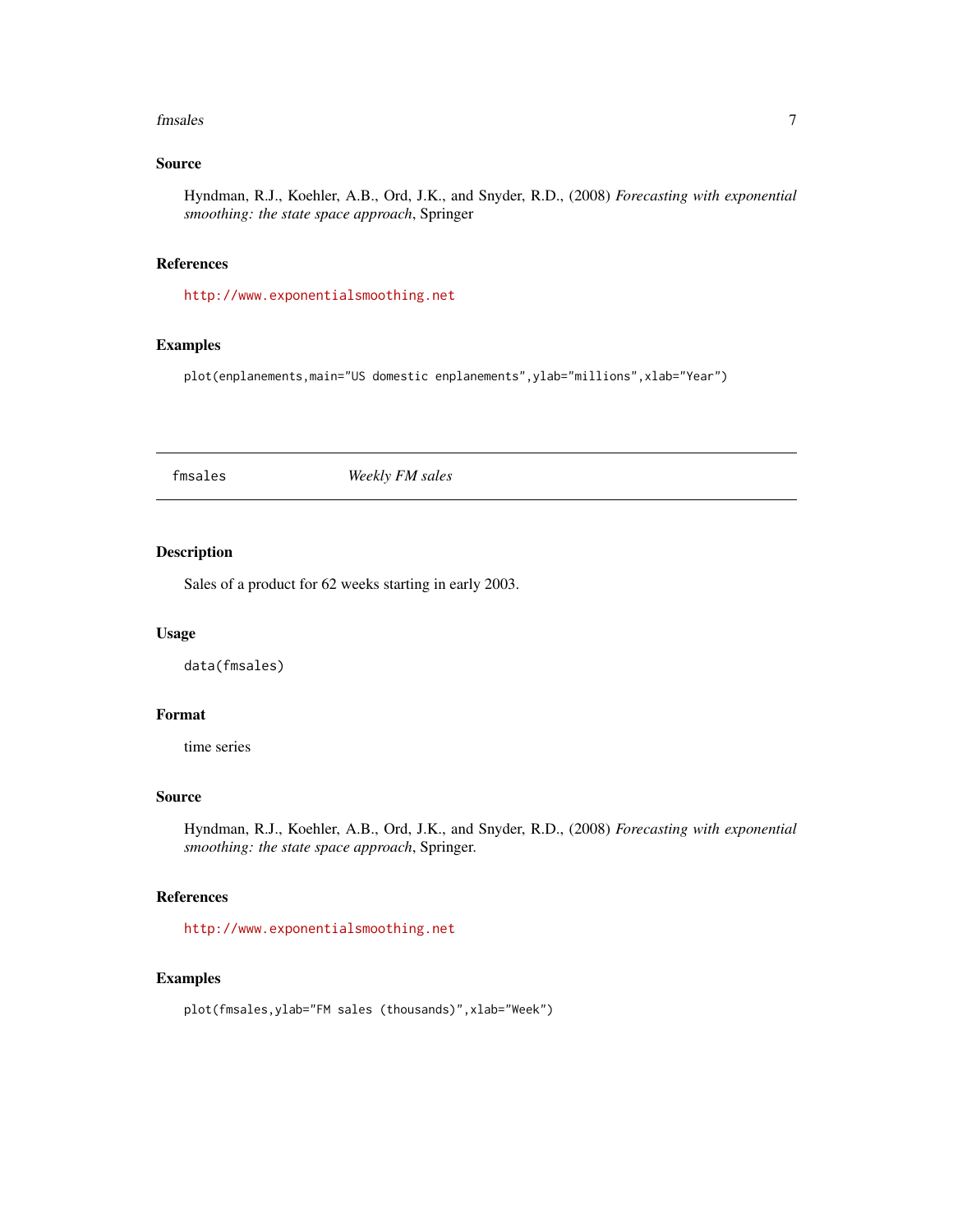<span id="page-7-0"></span>

Annual US new freight cars, 1947-1993. Freight cars, new (excl. rebuilt), new orders, equip. mfrers. Series N0193 from the M3 competition.

#### Usage

data(freight)

## Format

time series

## Source

Hyndman, R.J., Koehler, A.B., Ord, J.K., and Snyder, R.D., (2008) *Forecasting with exponential smoothing: the state space approach*, Springer. <www.exponentialsmoothing.net>

#### Examples

plot(freight,main="New freight cars shipped in USA",xlab="Year",ylab="")

frexport *Quarterly French exports*

#### Description

Quarterly exports of a French company. (in thousands of francs) taken from Makridakis et al. (1998, p.162).

#### Usage

```
data(frexport)
```
## Format

time series

## Source

Hyndman, R.J., Koehler, A.B., Ord, J.K., and Snyder, R.D., (2008) *Forecasting with exponential smoothing: the state space approach*, Springer.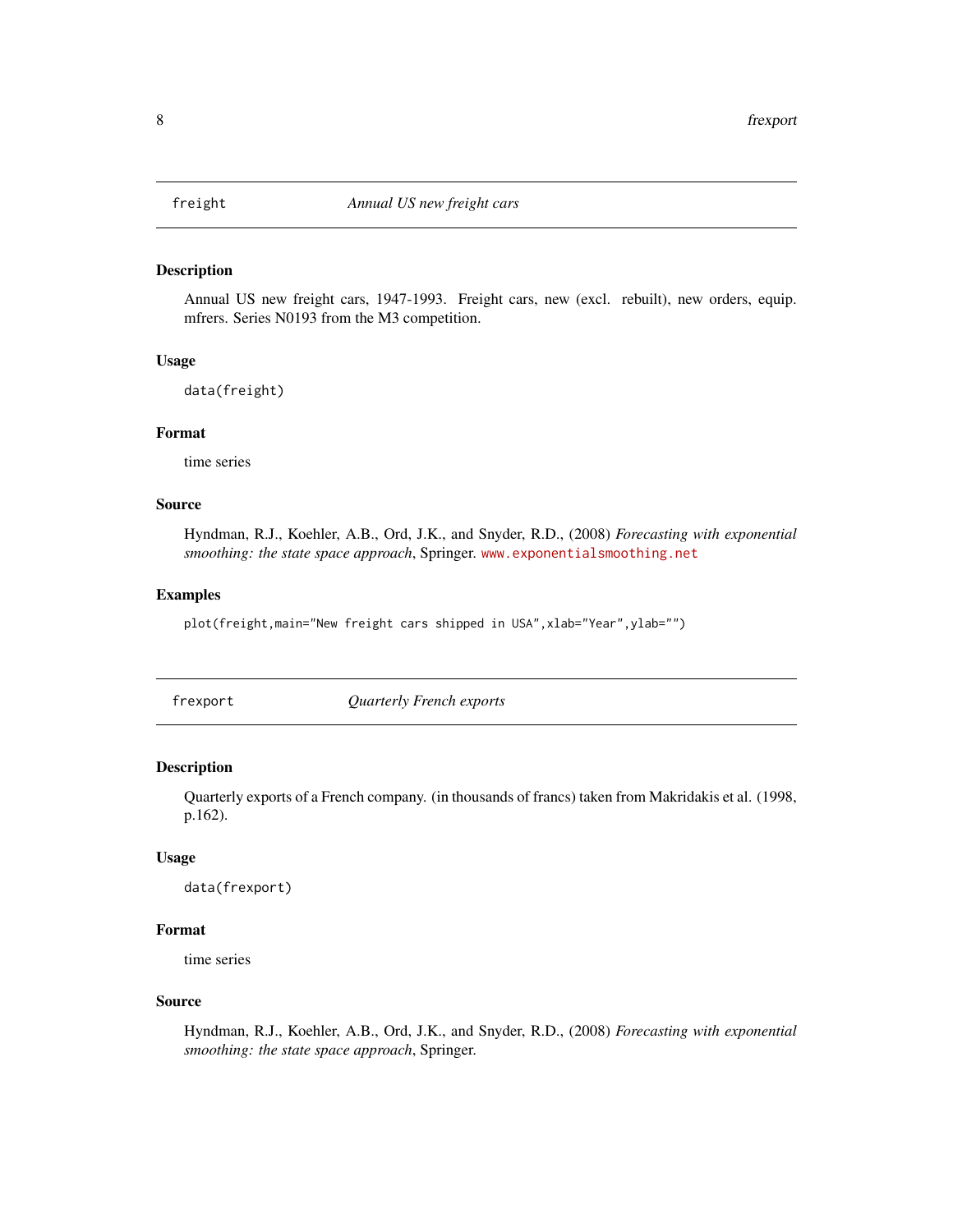#### <span id="page-8-0"></span>gasprice that the set of the set of the set of the set of the set of the set of the set of the set of the set of the set of the set of the set of the set of the set of the set of the set of the set of the set of the set of

## References

<http://www.exponentialsmoothing.net>

#### Examples

plot(frexport,ylab="thousands of francs",main="Quarterly exports",xlab="Year")

gasprice *US gasoline prices*

#### Description

Monthly US retail gasoline price (the average price per gallon, in dollars) and the spot price of a barrel of West Texas Intermediate (WTI) oil in dollars as traded at Cushing, Oklahoma. Jan 1991 - Nov 2006.

#### Usage

data(gasprice)

## Format

bivariate time series

#### Source

Hyndman, R.J., Koehler, A.B., Ord, J.K., and Snyder, R.D., (2008) *Forecasting with exponential smoothing: the state space approach*, Springer.

## References

<http://www.exponentialsmoothing.net>. These series are available from the US Energy Information Administration website <http://www.eia.doe.gov>.

#### Examples

```
par(mar=c(5,4,2,5))
plot(gasprice[,1], xlab="Year", ylab="Average retail price per gallon (dollars)",
  main="Gasoline and oil prices")
par(new=TRUE)
plot(gasprice[,2], col="blue", xaxt="n", yaxt="n", xlab="", ylab="")
axis(4)
mtext("Spot price per barrel (dollars)", side=4, line=3)
legend("topleft", col=c("black","blue"), lty=1,
  legend=c("Ave retail price of gasoline", "Spot price of WTI oil"))
```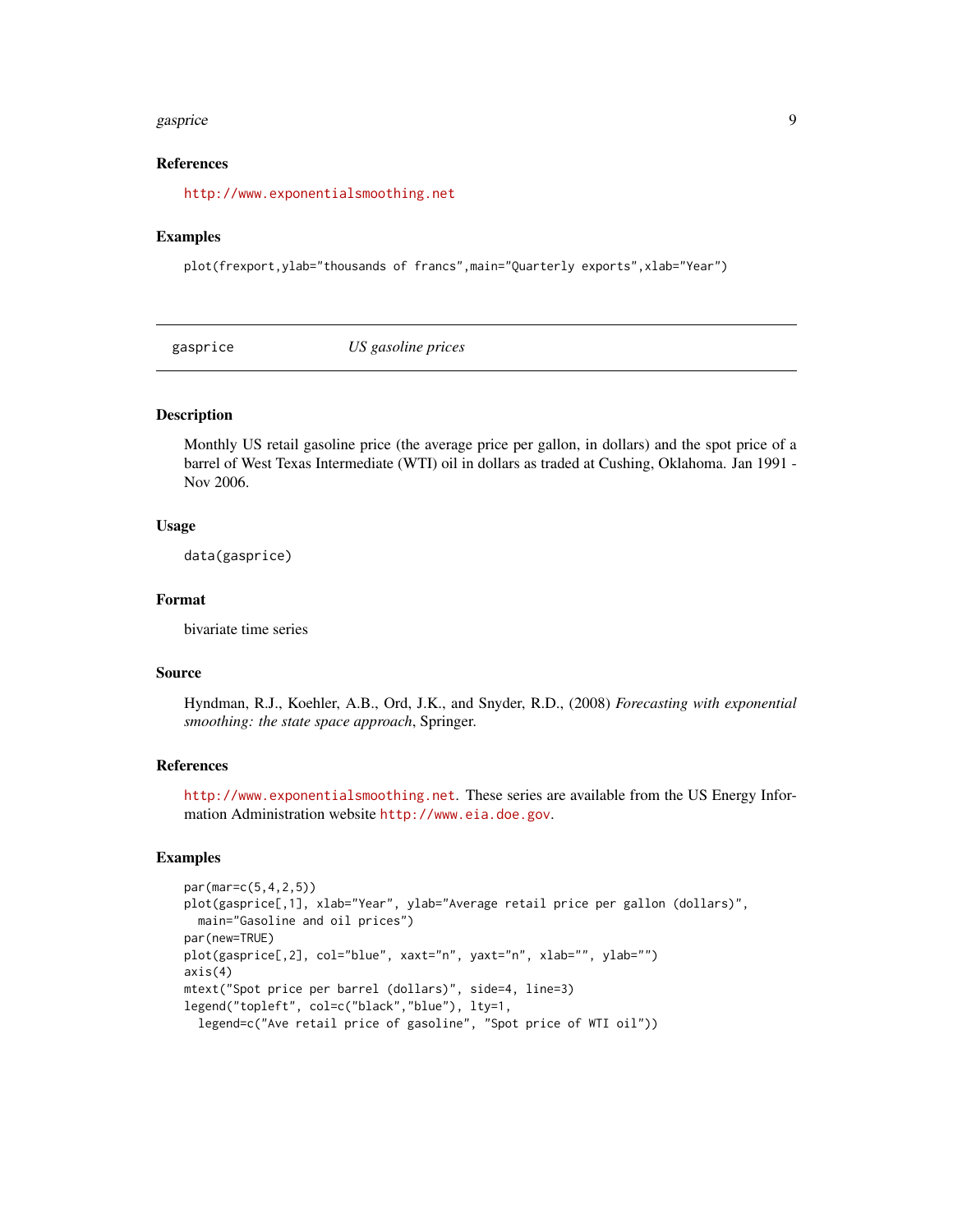<span id="page-9-0"></span>

Monthly patient count for products that are related to medical problems. There are 767 time series that had a mean count of at least 10 and no zeros.

## Usage

```
data(hospital)
```
#### Format

multiple time series

## Source

Hyndman, R.J., Koehler, A.B., Ord, J.K., and Snyder, R.D., (2008) *Forecasting with exponential smoothing: the state space approach*, Springer

### References

<http://www.exponentialsmoothing.net>

## Examples

plot(hospital[,1:10],main="Monthly patient count",xlab="Year")

jewelry *Weekly jewelry sales*

## Description

Weekly sales of 314 costume jewelry items over the period week 5, 1998 to week 24, 2000.

#### Usage

```
data(jewelry)
```
## Format

multiple time series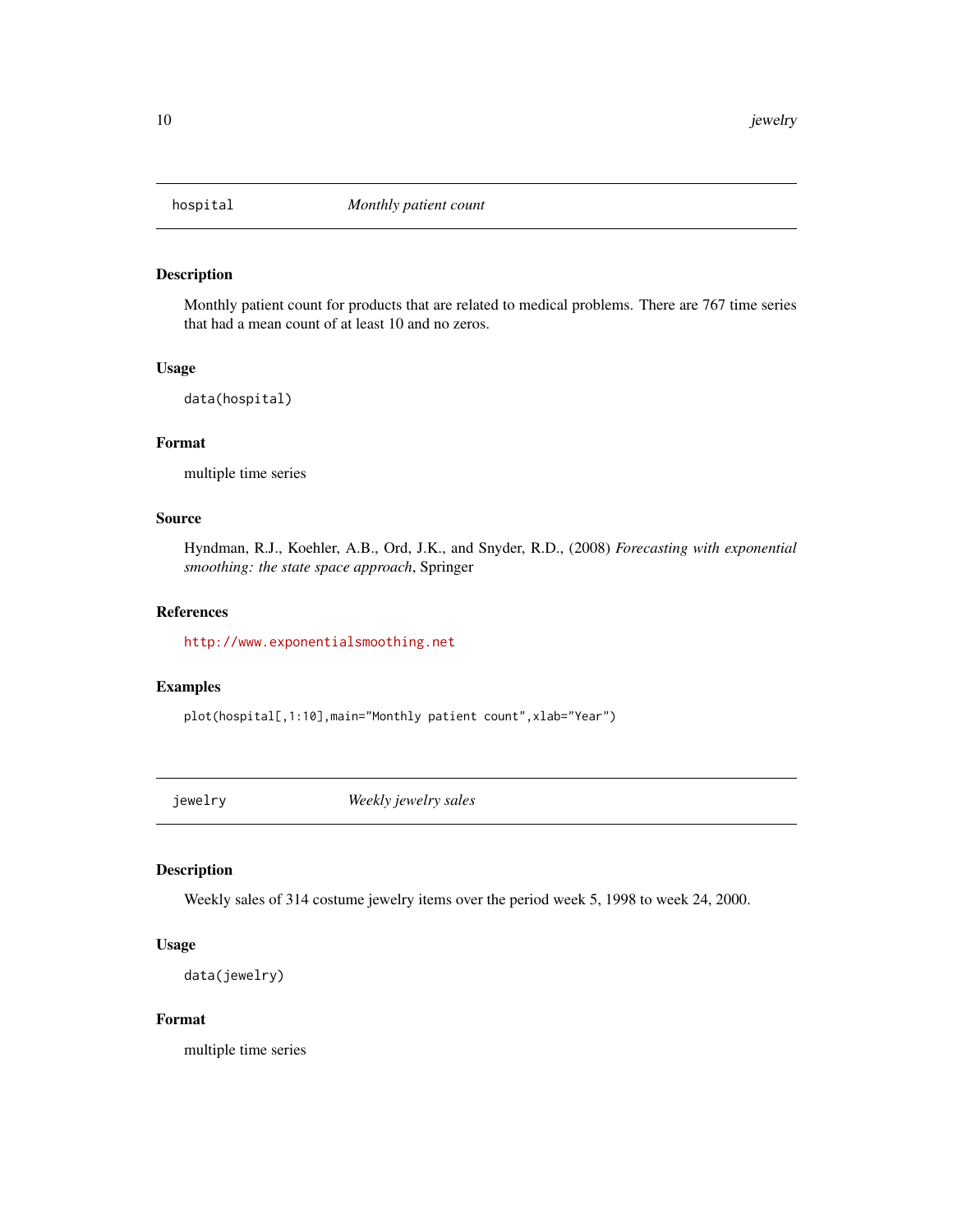#### <span id="page-10-0"></span>mcopper and the state of the state of the state of the state of the state of the state of the state of the state of the state of the state of the state of the state of the state of the state of the state of the state of th

#### Source

Hyndman, R.J., Koehler, A.B., Ord, J.K., and Snyder, R.D., (2008) *Forecasting with exponential smoothing: the state space approach*, Springer.

#### References

<http://www.exponentialsmoothing.net>

## Examples

plot(jewelry[,1:10],main="Weekly sales of costume jewelry items",xlab="Year")

mcopper *Monthly copper prices*

## Description

Monthly copper prices. Copper, grade A, electrolytic wire bars/cathodes,LME,cash (pounds/ton) Source: UNCTAD (<http://stats.unctad.org/Handbook>).

#### Usage

data(mcopper)

#### Format

time series

#### Source

Hyndman, R.J., Koehler, A.B., Ord, J.K., and Snyder, R.D., (2008) *Forecasting with exponential smoothing: the state space approach*, Springer

## References

<http://www.exponentialsmoothing.net>

#### Examples

plot(mcopper,main="Monthly copper price",ylab="pounds per ton",xlab="Year")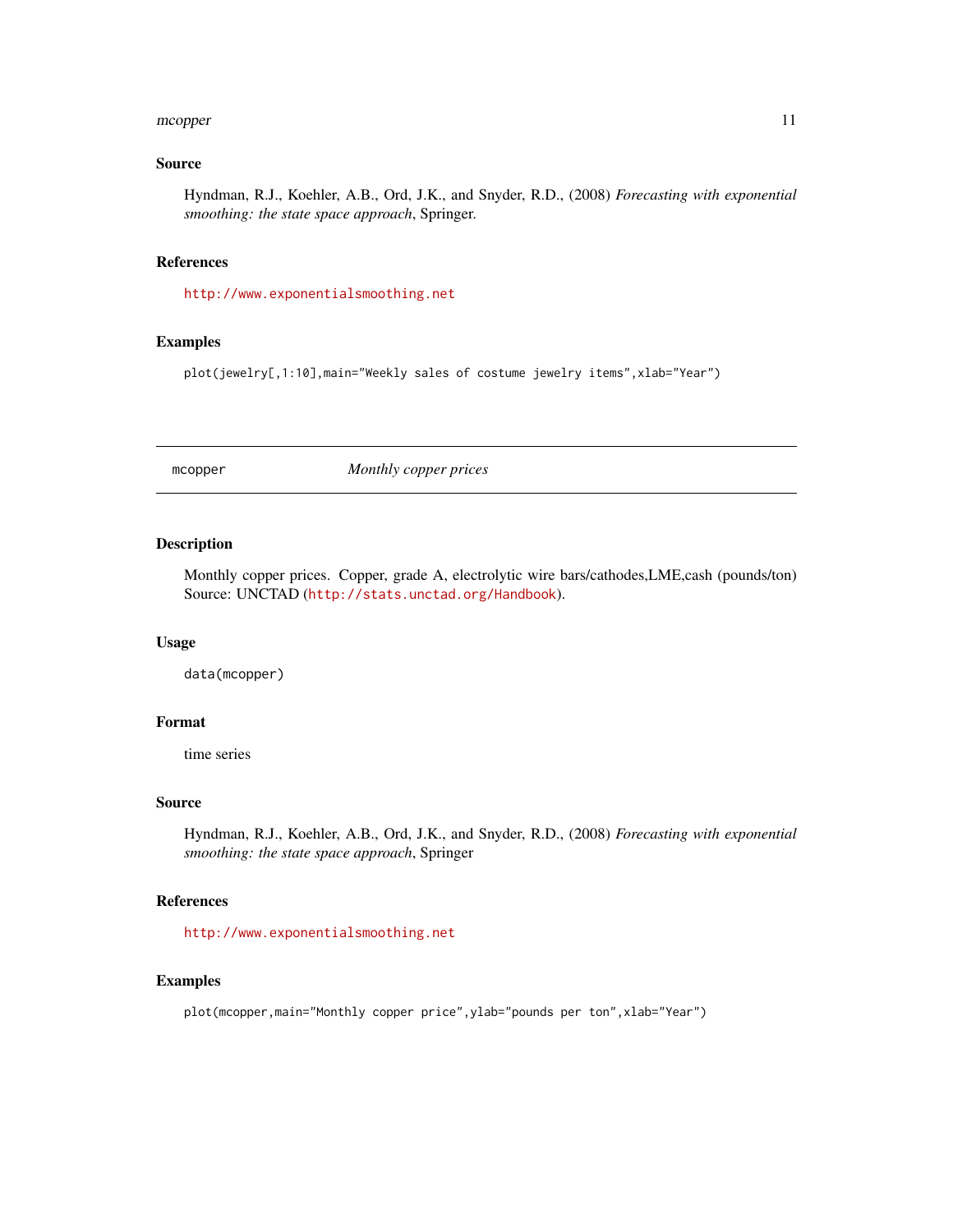<span id="page-11-0"></span>

Monthly sales for a product with shortage indicators. Contains sales (first column) and stockout indicator (second column).

#### Usage

data(msales)

## Format

time series

## Source

Hyndman, R.J., Koehler, A.B., Ord, J.K., and Snyder, R.D., (2008) *Forecasting with exponential smoothing: the state space approach*, Springer

## References

<http://www.exponentialsmoothing.net>

### Examples

```
plot(msales[,1],main="Monthly sales of a product",ylab="Sales",xlab="Year")
points(msales,pch=(msales[,"stockouts"]==1)+1)
legend("bottomright",pch=1:2,legend=c("Excess stock","Stock shortage"))
```
partx *Monthly sales of an automobile part*

## Description

Monthly sales of an automobile part.

## Usage

data(partx)

## Format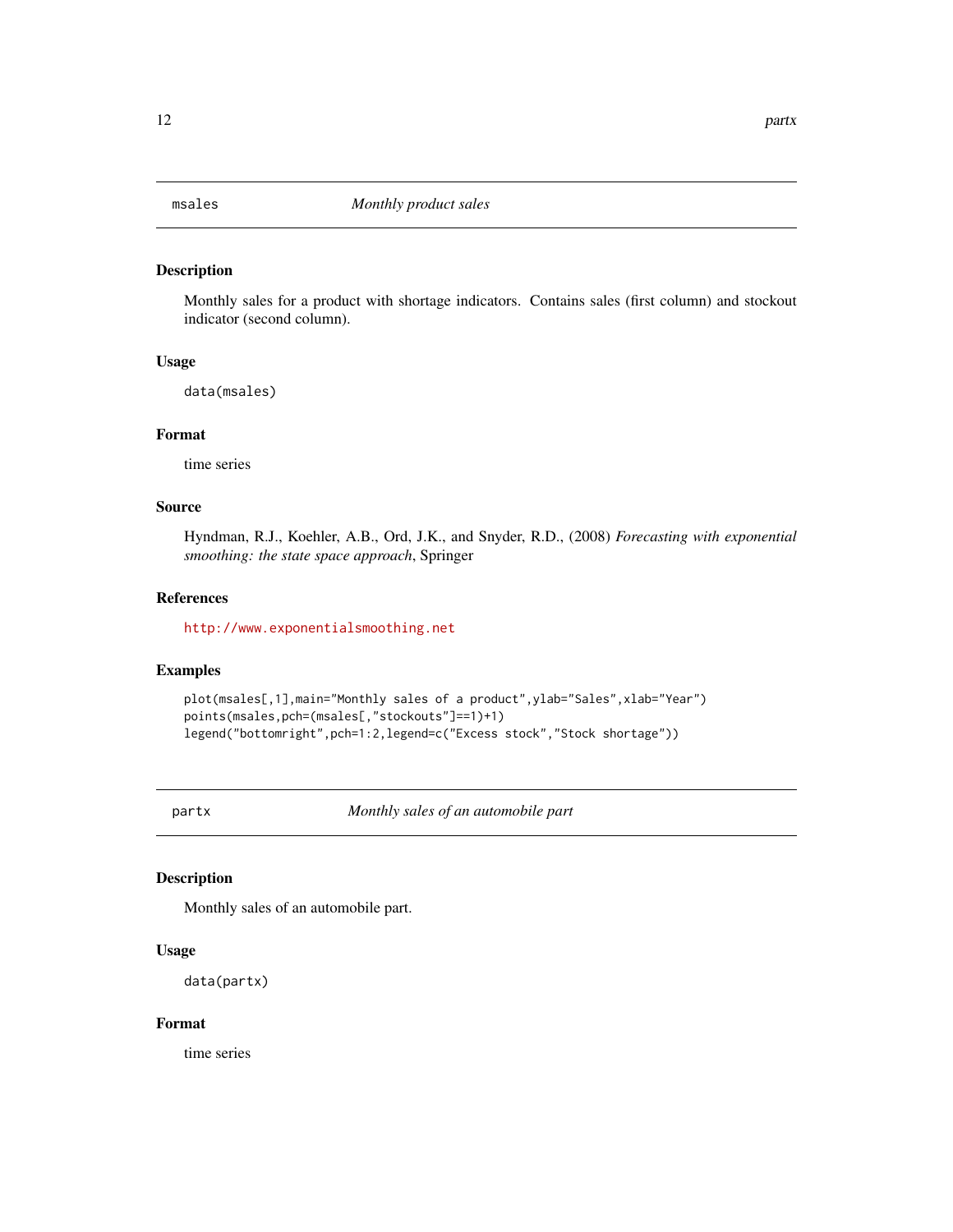#### <span id="page-12-0"></span>ukcars and the set of the set of the set of the set of the set of the set of the set of the set of the set of the set of the set of the set of the set of the set of the set of the set of the set of the set of the set of th

## Source

Hyndman, R.J., Koehler, A.B., Ord, J.K., and Snyder, R.D., (2008) *Forecasting with exponential smoothing: the state space approach*, Springer

#### References

<http://www.exponentialsmoothing.net>

## Examples

plot(partx,main="Monthly sales of an automobile part", ylab="Sales", xlab="Year")

ukcars *Quarterly UK passenger car production*

## Description

Quarterly UK passenger car production (thousands of cars). 1977:1-2005:1

## Usage

data(ukcars)

## Format

time series

## Source

Hyndman, R.J., Koehler, A.B., Ord, J.K., and Snyder, R.D., (2008) *Forecasting with exponential smoothing: the state space approach*, Springer

## References

<http://www.exponentialsmoothing.net>

### Examples

plot(ukcars,main="UK passenger vehicle production", ylab="Thousands of cars", xlab="Year")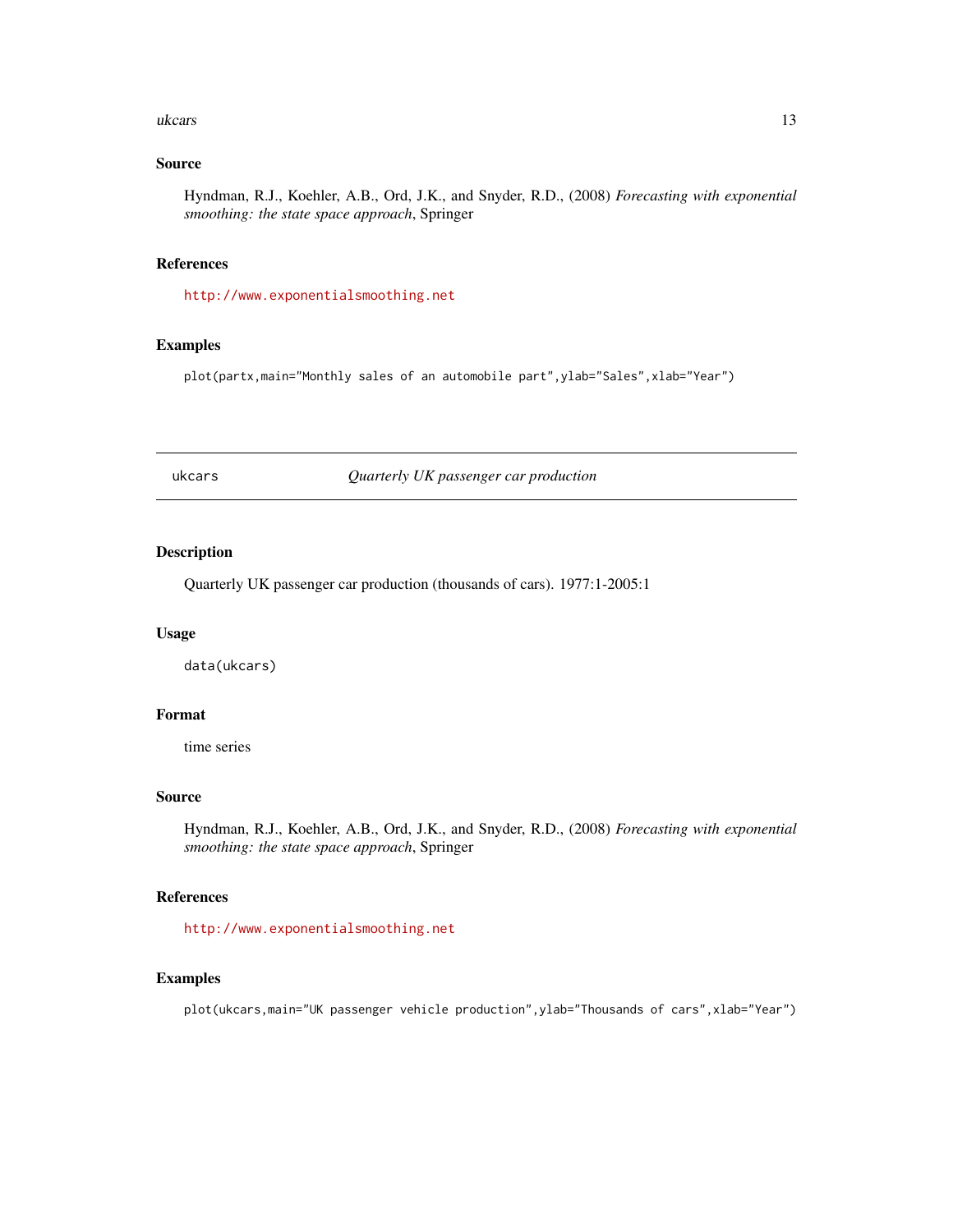<span id="page-13-0"></span>

100 monthly observations on the consumer confidence index (cci) and seasonally adjusted civilian unemployment (unemp) in the US, covering the period June 1997 – September 2005. The third column is an "terrorism" indicator variable taking value 1 from September 2001.

## Usage

data(unemp.cci)

## Format

multiple time series

## Source

Hyndman, R.J., Koehler, A.B., Ord, J.K., and Snyder, R.D., (2008) *Forecasting with exponential smoothing: the state space approach*, Springer.

## References

<http://www.exponentialsmoothing.net>

#### Examples

plot(unemp.cci[,1:2],main="Unemployment and the CCI",xlab="Year")

usgdp *Quarterly US GDP*

## Description

Quarterly US GDP. 1947:1 - 2006.1.

## Usage

data(usgdp)

#### Format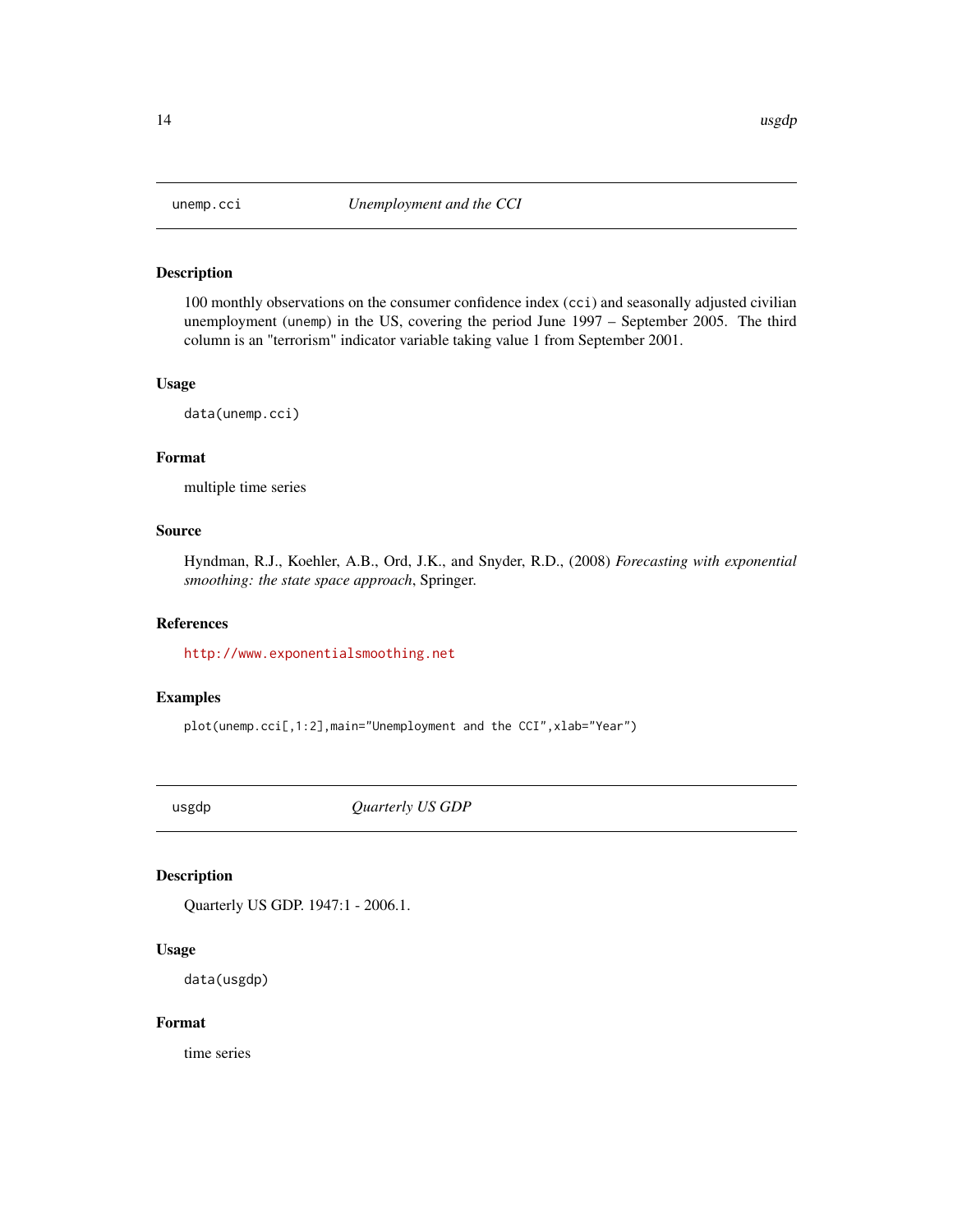#### <span id="page-14-0"></span>usnetelec 15

## Source

Hyndman, R.J., Koehler, A.B., Ord, J.K., and Snyder, R.D., (2008) *Forecasting with exponential smoothing: the state space approach*, Springer

#### References

<http://www.exponentialsmoothing.net>

## Examples

plot(usgdp,main="Quarterly US GDP",xlab="Year",ylab="US Dollars")

usnetelec *Annual US net electricity generation*

## Description

Annual US net electricity generation (billion kwh) for 1949-2003

## Usage

data(usnetelec)

## Format

time series

## Source

Hyndman, R.J., Koehler, A.B., Ord, J.K., and Snyder, R.D., (2008) *Forecasting with exponential smoothing: the state space approach*, Springer.

## References

<http://www.exponentialsmoothing.net>

### Examples

plot(usnetelec,main="Annual US net electricity generation", ylab="billion kwh", xlab="Year")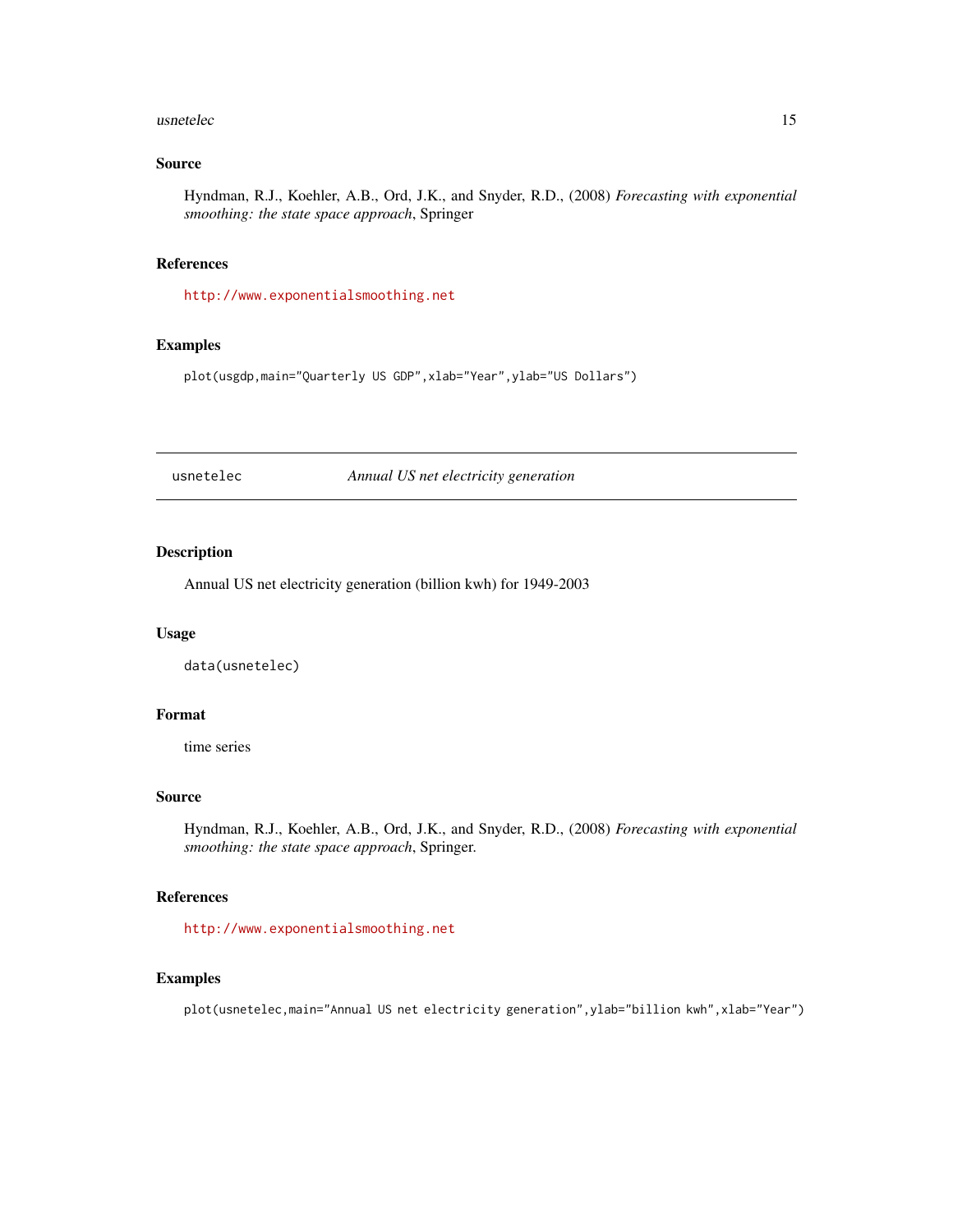<span id="page-15-0"></span>

Hourly utility demand, mid western USA from 1 Jan 2003

## Usage

data(utility)

## Format

time series

#### Source

Hyndman, R.J., Koehler, A.B., Ord, J.K., and Snyder, R.D., (2008) *Forecasting with exponential smoothing: the state space approach*, Springer.

#### References

<http://www.exponentialsmoothing.net>

### Examples

plot(utility,main="Hourly utility demand",ylab="MW",xlab="Day")

vehicles *Hourly vehicle counts*

#### Description

Hourly vehicle counts on Monash Freeway, outside Melbourne in Victoria, Australia, beginning August 1995.

#### Usage

data(vehicles)

## Format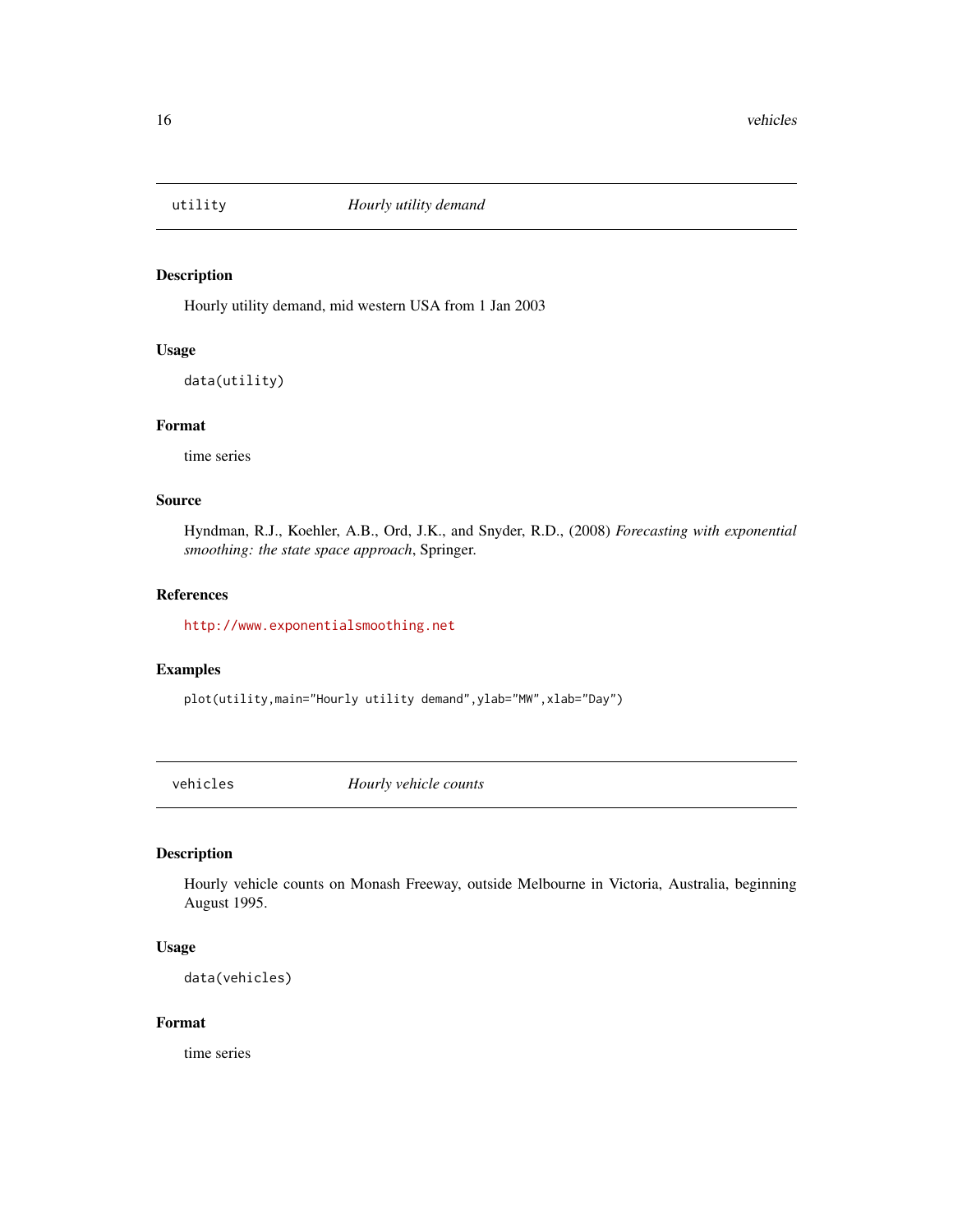#### <span id="page-16-0"></span>visitors and the contract of the contract of the contract of the contract of the contract of the contract of the contract of the contract of the contract of the contract of the contract of the contract of the contract of t

## Source

Hyndman, R.J., Koehler, A.B., Ord, J.K., and Snyder, R.D., (2008) *Forecasting with exponential smoothing: the state space approach*, Springer.

#### References

<http://www.exponentialsmoothing.net>

## Examples

plot(vehicles,main="Hourly vehicle count",xlab="Day",ylab="Number of vehicles")

visitors *Monthly Australian overseas vistors*

## Description

Monthly Australian short-term overseas vistors. May 1985-April 2005

## Usage

data(visitors)

## Format

time series

## Source

Hyndman, R.J., Koehler, A.B., Ord, J.K., and Snyder, R.D., (2008) *Forecasting with exponential smoothing: the state space approach*, Springer.

## References

<http://www.exponentialsmoothing.net>

### Examples

plot(visitors,main="Overseas visitors to Australia",ylab="Thousands of people",xlab="Year")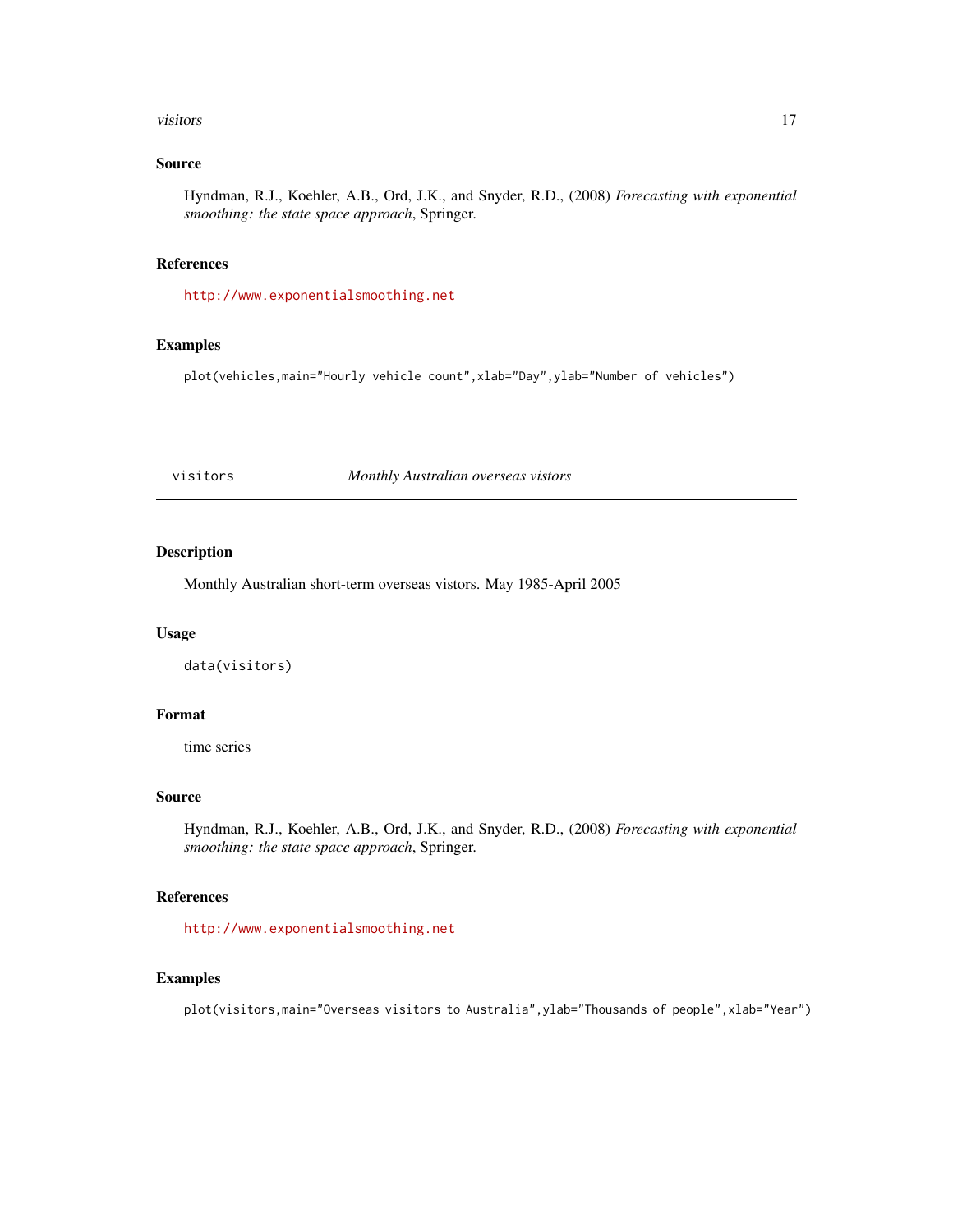<span id="page-17-0"></span>Monthly foreign exchange rates: US dollar and UK pound against the Australia dollar. audusd contains USD/AUD and audukp contains UKP/AUD.

#### Usage

data(xrates)

## Format

multiple time series

## Source

Hyndman, R.J., Koehler, A.B., Ord, J.K., and Snyder, R.D., (2008) *Forecasting with exponential smoothing: the state space approach*, Springer.

#### References

<http://www.exponentialsmoothing.net>

#### Examples

plot(xrates,main="Foreign exchange rates",xlab="Year")